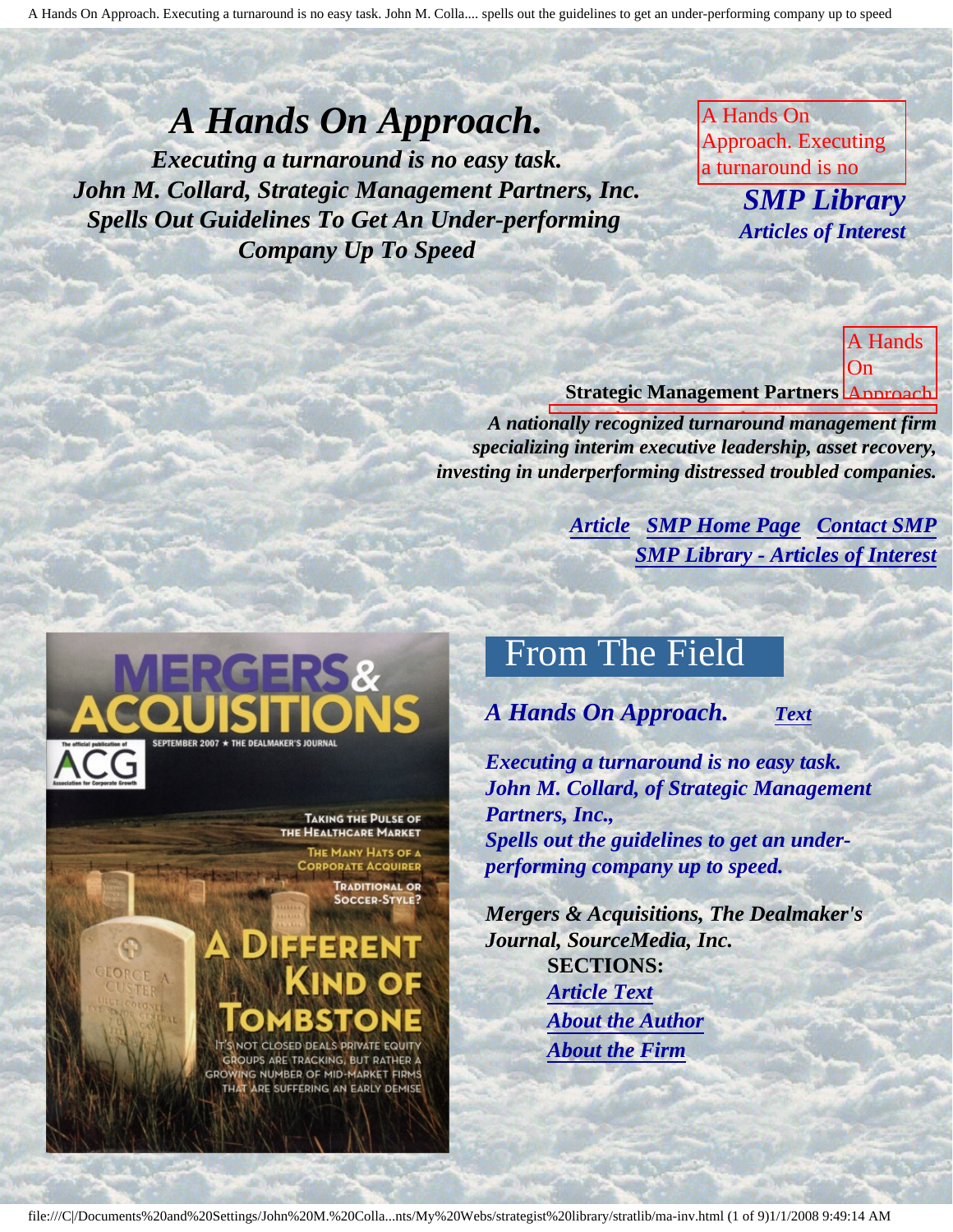*[PDF Version](http://members.aol.com/stratlib/ma-inv.pdf)*

*[Sections](#page-0-1) [Index](#page-0-2)*

#### <span id="page-1-0"></span>From The Field

### **A Hands On Approach.**

**Executing a turnaround is no easy task. John M. Collard, of Strategic Management Partners, Inc., Spells out the guidelines to get an under-performing company up to speed.**

**Mergers & Acquisitions, The Dealmaker's Journal, SourceMedia, Inc.** 

By John M. Collard

Investing in under-performers has become a more acceptable practice, as it can be very profitable if investors know what to look for and how to execute, as many buyout firms and hedge funds are finding out. Success, however, depends largely on the ability to determine if a troubled company is in fact turnable and if so, how to fix the problems. The key, investors are finding out, is to not spend money on past sins and to obtain at the right price, which on top of implementing a turnaround, can result in a rewarding process.

This niche market allows investors to capitalize on initial positive results, which have become stalled investments. It's important to seek out enterprises with a critical capital shortage, but still show future potential. Investors should look for companies that can provide quality products at competitive prices that are severely undervalued due to ineffective management, and/or lack of market direction and unacceptable penetration. There are opportunities that require capital, yet may lack competitive market experience and essential managerial skills. But the infusion of capital put into the hands of a leader with a sound strategy and a return-on-equity goal in mind can be a powerful motivator.

The key to returns from investing in under-performers is to build properties that future buyers want to invest in. Investors need to build an enterprise with the sole purpose of selling it at maximum value,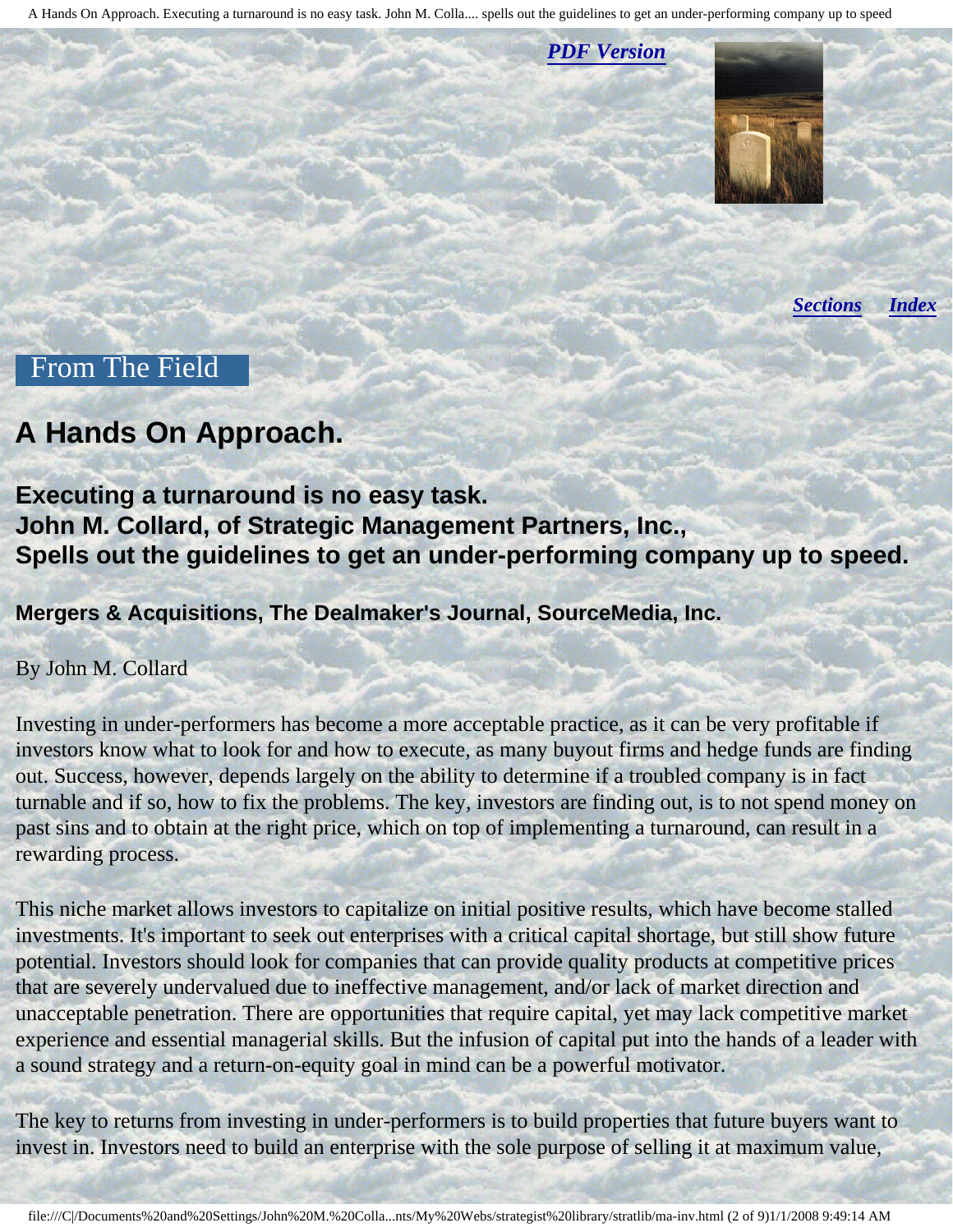which means concentrating on exit strategies from the start. To do this, it's important to keep in mind what future buyers will look for: namely consistency; a high probability of future cash flows; a marketing-oriented management team; and a realistic potential for a buyer's return from their entry valuation.

There is great value in rebuilding an entity and setting it on a path toward long-term growth - at which point it becomes time to find an exit. There are many buyers who accept lower return rates for stable growth and shy away from under-performers until they have been fixed, so it's important to leave some future enticement for the new buyers.

#### **Recovery Cycle**

Whether the investment is in a new entity or a portfolio property gone bad, the recovery cycle is much the same. Most troubled entities reach that state through a progression of mismanagement - from officers to board members to investors. When the entity is at a precipice there is opportunity. The present owners, lenders, and other stakeholders will have little choice but to bargain, and deals can be made. Be cautious however, because many wait too long and while doing so, allow the value to deteriorate completely. Avoid the pitfall of investing in an insolvent company with no fix available; as surprising as this sounds, many do.

Determine viability by understanding what is wrong within the company (usually two or three things) that has caused their breakdown. Don't be fooled by symptoms, and never listen to current management; if they knew what was wrong they should have had a prior fix.

A crucial element is to provide solutions to fix the real problems that no one else has used, whether it's new non-cash resources or applications to influence the revitalization. Investors should take advantage of mispriced material inputs, labor, assets or capacity, and intellectual property. The answer is never, "just add cash," and always requires new leadership to implement change.

Negotiate acceptable terms that allow for substantial upside when the work is done. If there are no solutions, creditors won't cooperate, or if the price is unrealistic, go on to the next deal. Finding good turnable deals is fundamental to success.

#### **Take Control**

There must be a successful turn before the entity can be sold. Never leave this to chance and always take active control of the entity. Passive investing if managed by prior management is like a placebo, and often leads to a lost investment. Passive positions are only acceptable if they contribute to an investor pool that has an active lead participation.

Many equity investors approach an under-performer scenario in their own portfolio by applying strictly financial considerations. These same [financial] investors compound their problems when they take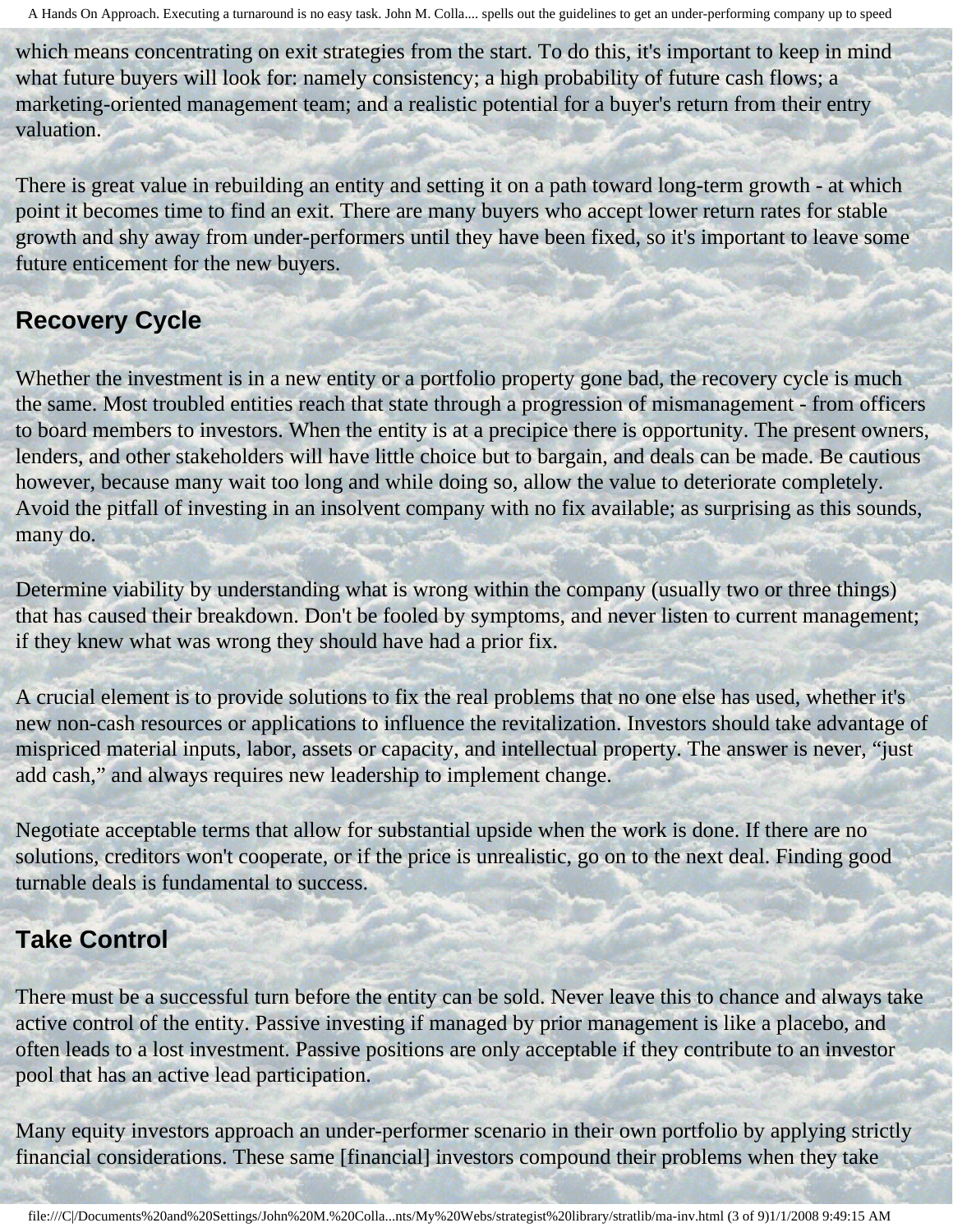control of their company to determine whether or not it can be salvaged or lobby for sale or liquidation. When sold, which is often the case, they write-off their investment. Inherent in this scenario is a fundamental problem; purely financial consideration is not enough when an operational or revenuedriven turnaround is required. While many investors have run financial or investing institutions, few have run companies as well, and are ill equipped to do so. This, however, leads to opportunity for those who can run companies.

There is substantial value derived from investors who also have senior operating leadership experience in their background. They can determine whether one strategy or another can affect the revitalization, and why others didn't work in the past. Many private equity firms and hedge funds are adding operating executive talent to compliment their managing partners.

Some may recognize the often used axiom: "Lead, follow, or get out of the way." When there is an underperforming entity, it is time for existing management to 'get out of the way.' They guided the company during this mismanagement slide, so why allow them to complicate the situation any further?

#### **Process of Recovery**

There is a process to guide an entity through corporate renewal. It involves utilizing a transferable set of skills to revitalize the property and restore it to a sale-worthy state.

To do that, investors want to focus on value creation and guide the company to a new plateau. Their advantage is that of an objective focus, untarnished by the situation at hand. They can bring a perspective that does not reside within the company because the players lack experience with their new situation. These investors should be the teacher, while the stakeholders are the pupils, and together the company should be rebuilt to move in new direction. Successful investors effectively manage "change control."

To move in this direction, investors should install a CEO with transition experience in value-building situations. This leader will demonstrate expertise in: managing crisis, transition, and rebuilding processes; shaping business strategy and financial structure; developing management talent and utilizing and growing existing resources; growing sales and market share; maximizing return on capital; and developing incentive-based compensation programs.

This leader must get directly involved in making decisions to achieve the ultimate goal - a sale at increased valuation. He or she must be held accountable for performance and timely results. Most importantly, they must get things moving. On the "volume in" (revenue/sales) side, look at where and how revenue is generated, and keep it coming in. On the "volume out" (throughput/production) side, ensure that the product or service gets 'out the door'.

The final step to complete the turn is to hire a 'marquis' manager to lead the enduring team. This permanent team adds to value equation.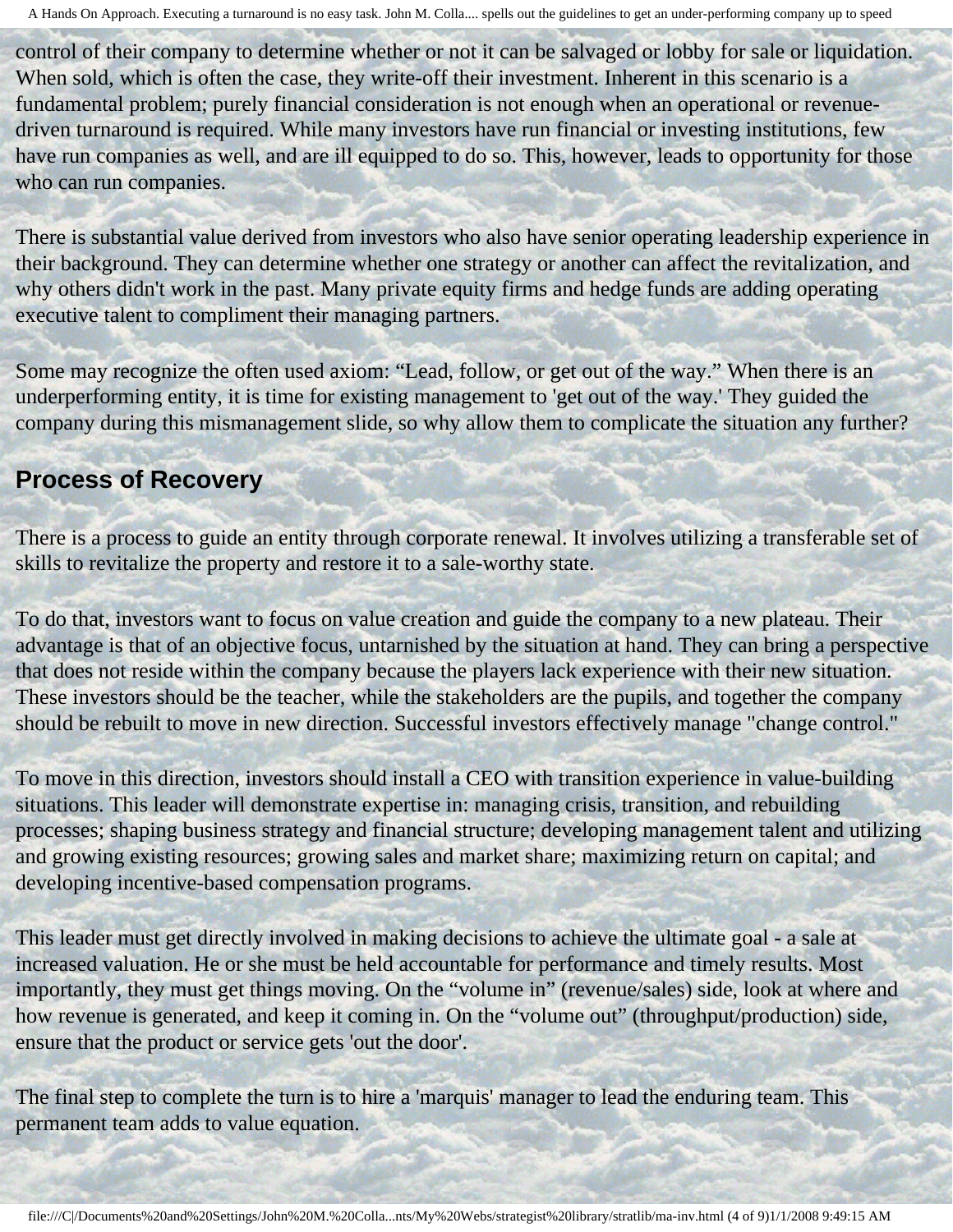#### **Set Strategy**

The investing goal is a shorter-term high-multiple return (for the risk) while allowing the ongoing longerterm returns for the buyers who provide an exit. It is crucial to implement long-term strategies that will survive your exit.

While situations differ, one essential strategy is to drive revenues; growth cannot occur without more sales. The strategy must address the problems plaguing the company, and provide a roadmap to revitalization. If the only solution is to pursue strategies tried before, then don't invest.

An effective strategy is key to implementing change. Investors must establish a new vision, distill this direction into concrete goals and objectives, and create a guide for everyone to follow. Rebuilding momentum is critical to success.

Also, the value of a company increases sharply with a strong permanent and credible team, who can demonstrate their ability to produce consistent sales, profit and cash flow results. Establish continuity in the organization to allow everyone to expect orderly change and opportunity.

Capitalize on available under-utilized human capital - essentially the middle managers that remain. Chances are that they are dedicated to the company and its success. Guide them to their next level, and they will take the company the next big step.

Of course, another consideration, and of key importance, is to acquire new business and improve sales. There are only two ways to increase sales: Either sell new products to existing customers, or sell existing products to new customers. Most under-performers have forgotten, or never had, the basics of marketing and promotion. Clearly promote what your products and services can do for your customer to satisfy their needs and differentiate why the company's product stands apart from the competition.

Become market driven, adapt to changing conditions, and improve your competitive position. Deliver only what customers are willing to pay for and no excess (more cost).

Meanwhile, a major component to success is to create reasons for investors to invest. A sound strategy with a viable marketplace, efficient delivery and production vehicles coupled with a cohesive management team will entice the investment community. Securing new capital becomes much easier when investors see high probability of return and a viable exit strategy.

As important to infusing cash for working capital needs is to make certain that cash won't be diverted to past commitments. Establish relationships with creditors so they will work with the new management team - give them upside when the turn is complete. Consider a 'Creditor's Committee' approach (out of bankruptcy) to keep them plugged in and participating. Pre-packaged bankruptcies are also available to ensure cooperation. Investors can always purchase assets out of bankruptcy to ensure a clean structure, a strategy being utilized more often as buyout funds get more comfortable with the process. In many ways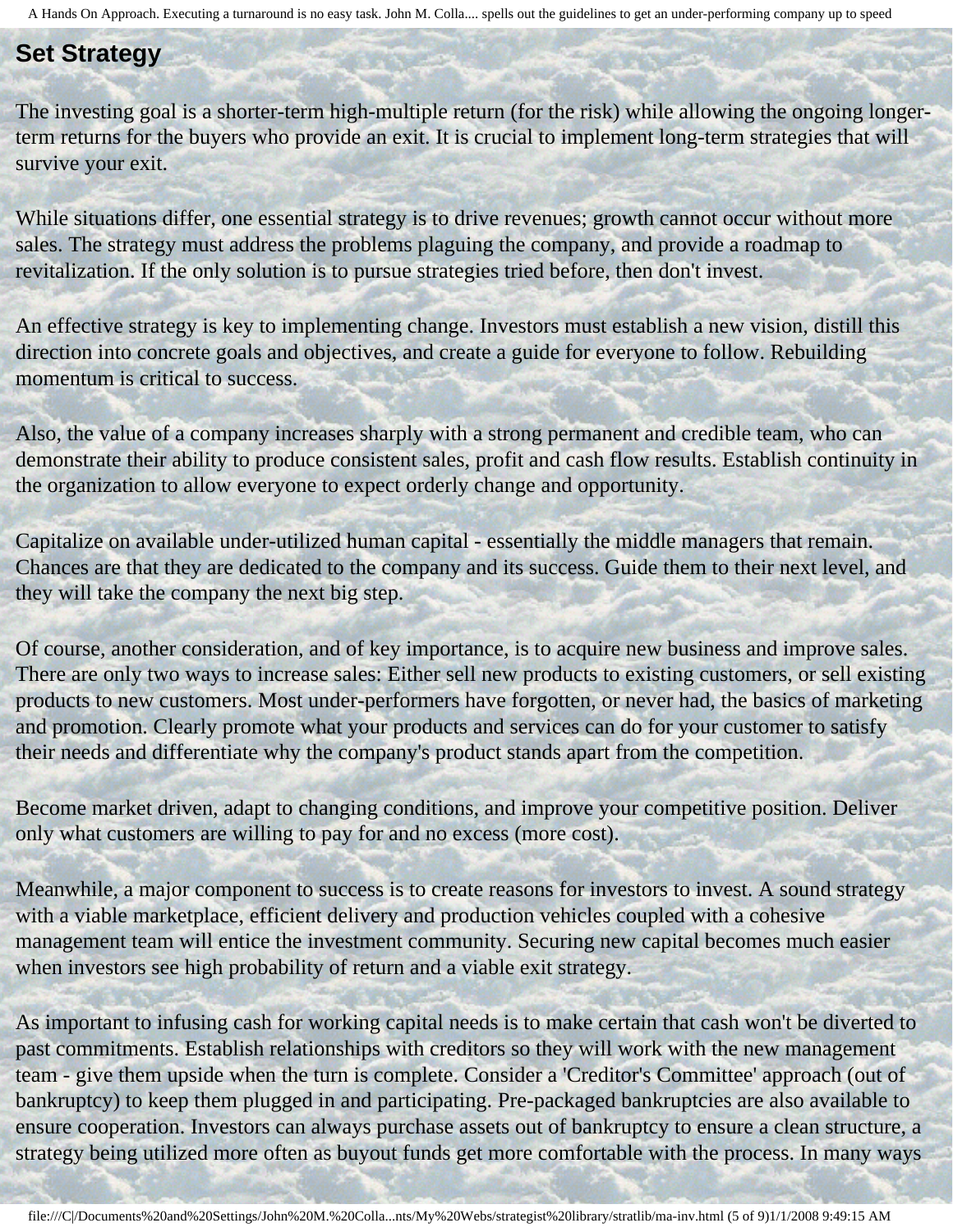this approach can be considered alternative and complimentary financing.

Investors taking a turnaround approach should implement systems and processes to drive the business and control the day-to-day environment, which allows management to run the critical elements of the company. Many managers waste time on tasks in which the results would be essentially the same whether they managed them or not. Focus on the important things - controlling cash and costs, increasing sales, enhancing value creation, and manage these.

Processes define guidelines and expectations. Watch for the benefits derived from communicating what is expected. This will re-establish delegation of authority and expectation to those who can turn the events of the company, and more importantly, demonstrates the value of this recurring phenomenon. When results are recurring this stimulates value.

Lastly investors should leverage all resources (People/Facilities/Advisors) to complete the turn. Often the key resource is the employee. Set up an incentive structure that pays only when they accomplish the goals set in your long-term strategy. A robust incentive structure shares the risk and if successful then everyone will gain. If not, though, then it isn't profitable to subsidize poor performance. The incentive for investing is the return when the sale occurs. The employees' incentive should be based upon performance that will take the company beyond its sale. After all, they are a key asset that a potential buyer is looking for.

To maximize the return, it is essential that investors know when to 'cash-out'. The greatest ROI comes when the turn is complete and the company is ready for the next tranche to fund growth. At this point there are many new investors who will want to participate.

In summary, investors need to leverage opportunities to take advantage of distressed level asset pricing in distressed situations, when the risk-to-reward ratio is high. They need to take operating control in all entities to make certain that those decisions that few understand are made to influence the outcome and install leadership with extensive experience and past success revitalizing and restructuring entities.

Buy, invest, manage and renew with one thing in mind: Maximize value for Resale.

When the process is completed, only one result can occur - value creation and profitable returns. **M&A**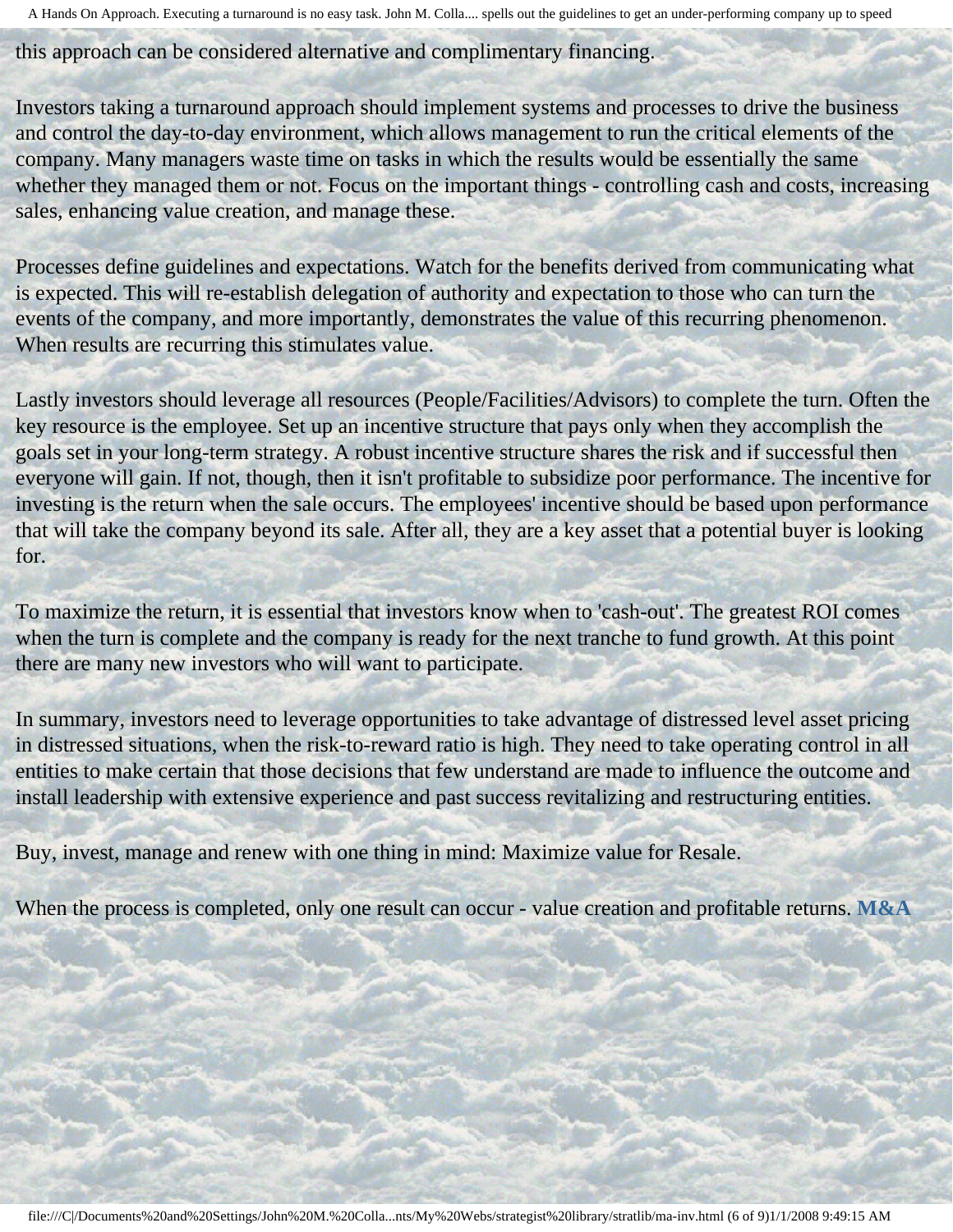#### *A Hands On Approach.*

*Executing a turnaround is no easy task. John M. Collard, of Strategic Management Partners, Inc., Spells out the guidelines to get an under-performing company up to speed.*

*Mergers & Acquisitions, The Dealmaker's Journal, SourceMedia, Inc.*

## <span id="page-6-0"></span>**About the Author**

**John M. Collard** is chairman of Annapolis, Maryland-based Strategic Management Partners, Inc., a nationally recognized turnaround management firm specializing in interim executive leadership, corporate renewal governance, and investing into underperforming companies. He is past chairman of the Turnaround Management Association, a Certified Turnaround Professional, and brings 35 years senior operating leadership, \$85M asset recovery, 40-plus transactions worth \$780M, and \$80M fund management expertise to advise company boards, litigators, institutional and private equity investors. For more information about Strategic Management Partners, call (410) 263-9100 or log on at *[www.](http://members.aol.com/strategist/home.html#TOP) [StrategicMgtPartners.com](http://members.aol.com/strategist/home.html#TOP)*

*[Sections](#page-0-1) [Index](#page-0-2) [Contact](#page-7-0)*

## <span id="page-6-1"></span>**About the Firm**

**Strategic Management Partners** has substantial experience advising corporations and individuals on the strategic and mechanical issues of corporate development and governance, operating management and turnarounds for asset recovery. Our principal has over 30 years experience in P/L Management, Strategic Planning and Repositioning, M&A for Strategic Advantage, Finance, Investing, Raising Funds, Sales/Business Development, Building Selling and Marketing Teams, and Operational Auditing = In Public  $&$  Private companies  $=$  In healthy and crisis situations.

We work with and support the equity capital community to provide assessment studies to determine the situation, planning and strategy development to direct the company, crisis management to oversee that assets are not squandered away, workout teams that recover assets, and board level oversight to keep the client headed in the right direction.

We seek strategic alliances with private equity and recovery funds.